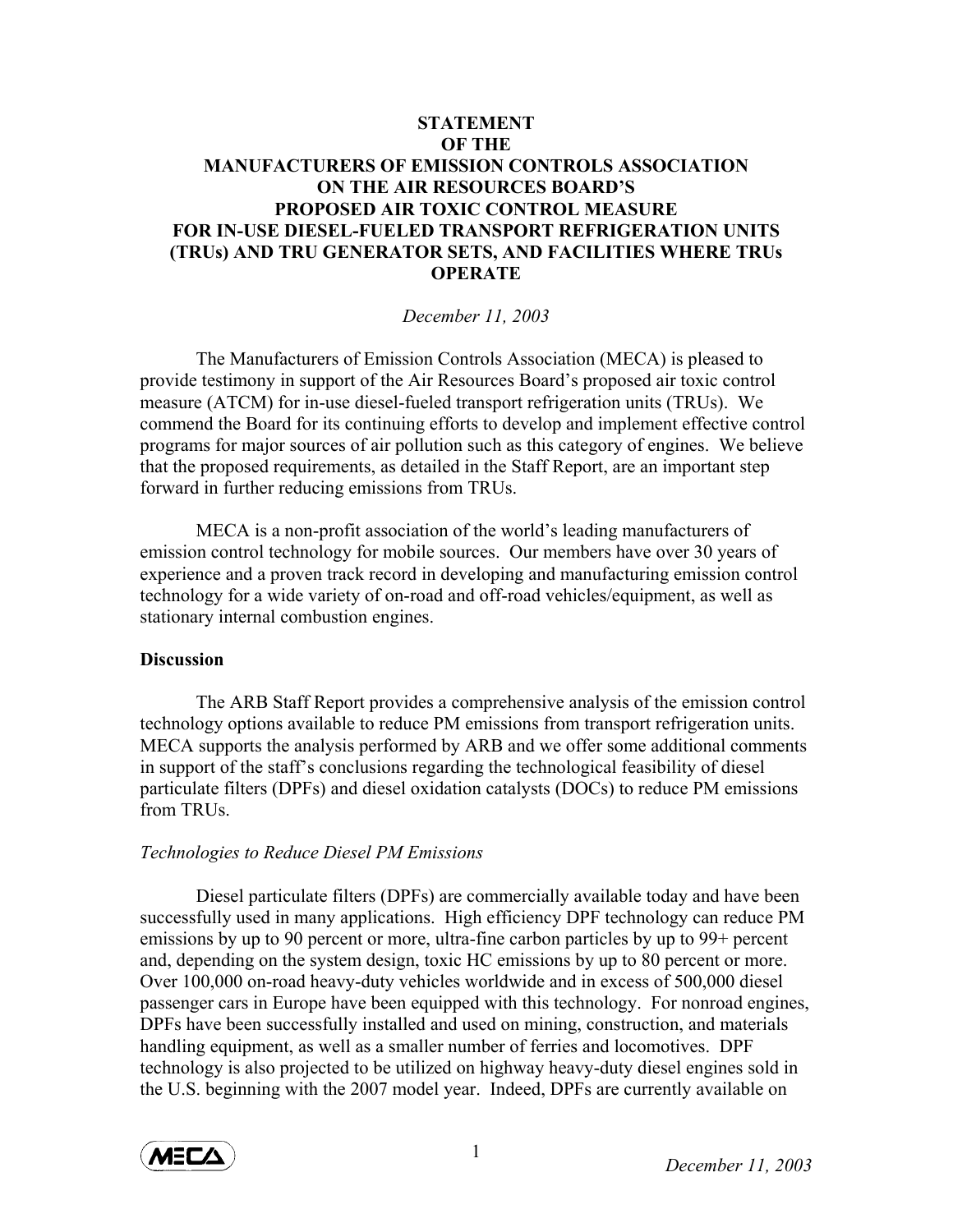selected on-road diesel vehicles in the U.S., Europe, and Asia. Also, a growing number of different filter system designs and strategies – both passive and active – are emerging.

Diesel oxidation catalysts (DOCs) are capable of reducing PM emissions typically in the range of 20 to 40 percent and can reduce toxic HC emissions by up to 70 percent or more. DOCs have been used in retrofit applications for mobile sources for over 30 years. Over 100,000 on-road vehicles and 250,000 off-road vehicles and equipment have been retrofitted with DOCs. In addition, over 50 million light-duty vehicles in Europe and over three million trucks and buses in the U.S. have been equipped with DOCs as original equipment.

### *Emission Standards and Implementation Schedule*

MECA believes the proposed PM standards for in-use diesel-fueled TRUs are reasonable and will help achieve the estimated 383,000 to 592,000 pounds per year diesel PM reduction over the life of the regulation (2008-2020) estimated by ARB in the Staff Report. Regarding the effective dates, MECA believes ARB's proposal sets out a reasonable timetable for implementation of the ATCM.

 As stated in the Staff Report, there are currently no verified diesel emission control products available for TRUs. However, MECA fully expects there to be verified Level 2 products available by 2008 when the rulemaking takes effect. Also, MECA would recommend allowing Level 1 technologies (>25% PM reduction) be acceptable for low-emission TRUs, especially in cases where no Level 2 technologies are available.

## *Technology Review*

MECA agrees with ARB's scheduling of two technology reviews in 2007 and 2009 to evaluate technology readiness. These technology reviews will serve to provide ARB with more information on the status of new engine technologies and retrofit technology options for TRU applications. In addition, MECA is pleased to see that ARB staff is proposing to conduct the 2007 review in conjunction with the U.S. EPA's technology review for nonroad diesel engines <25 hp.

## *Incentives*

MECA supports the staff's proposal to provide operators with an early compliance incentive for 2002 and earlier model year TRUs. We would ask ARB to consider the inclusion of Level 1 verified emission control strategies as part of these early compliance incentives, especially in the cases where no Level 2 or Level 3 technologies are available for a given engine type. In this manner, the full range of technology options would be available to reduce PM emissions from in-use TRU engines as early as possible with the proposed incentives.